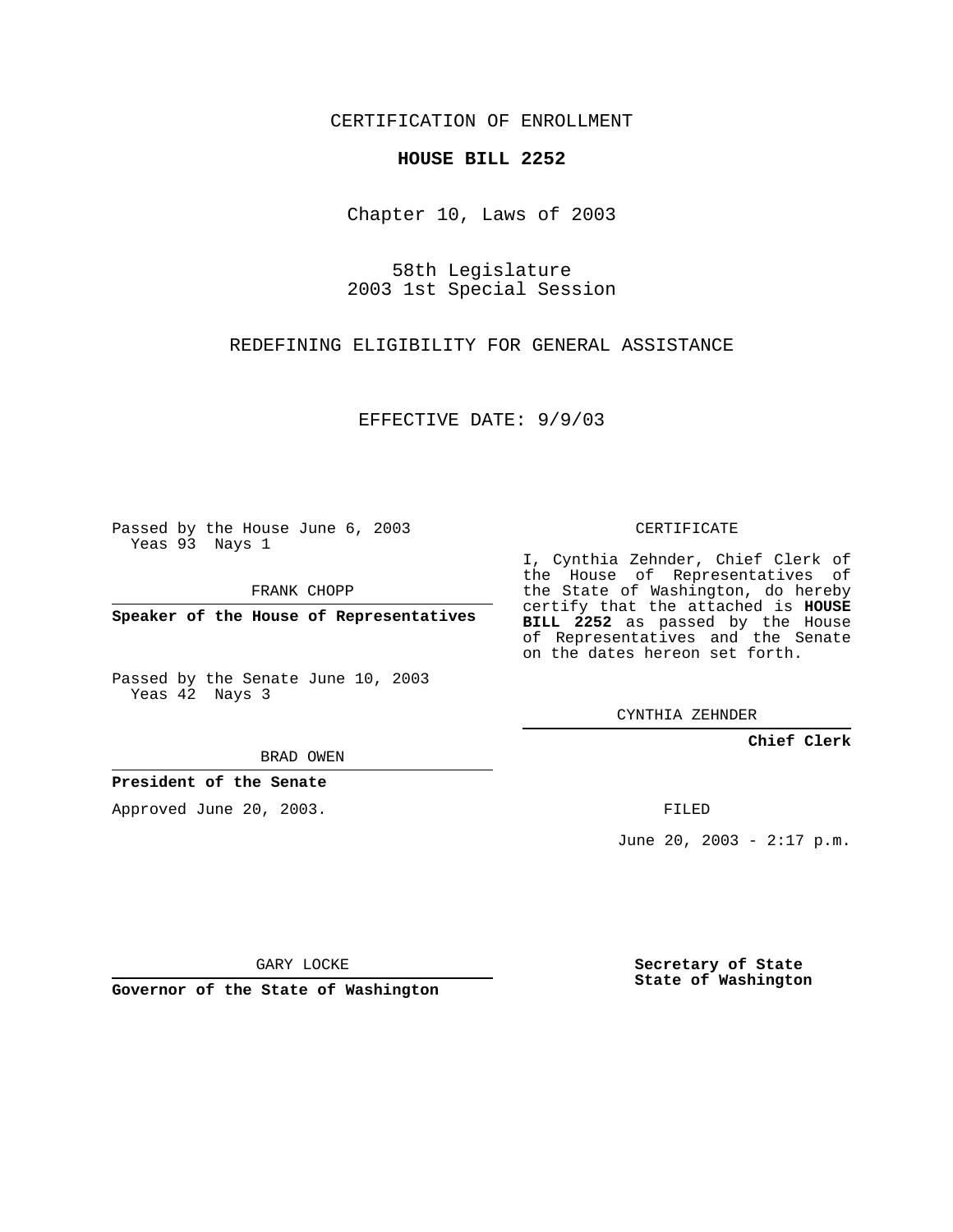## **HOUSE BILL 2252** \_\_\_\_\_\_\_\_\_\_\_\_\_\_\_\_\_\_\_\_\_\_\_\_\_\_\_\_\_\_\_\_\_\_\_\_\_\_\_\_\_\_\_\_\_

\_\_\_\_\_\_\_\_\_\_\_\_\_\_\_\_\_\_\_\_\_\_\_\_\_\_\_\_\_\_\_\_\_\_\_\_\_\_\_\_\_\_\_\_\_

Passed Legislature - 2003 1st Special Session

**State of Washington 58th Legislature 2003 Regular Session By** Representatives Sommers, Fromhold and Moeller

Read first time 04/16/2003. Referred to Committee on Appropriations.

 AN ACT Relating to social service programs; and amending RCW 74.04.005.

BE IT ENACTED BY THE LEGISLATURE OF THE STATE OF WASHINGTON:

 **Sec. 1.** RCW 74.04.005 and 2000 c 218 s 1 are each amended to read as follows:

 For the purposes of this title, unless the context indicates otherwise, the following definitions shall apply:

 (1) "Public assistance" or "assistance"--Public aid to persons in need thereof for any cause, including services, medical care, assistance grants, disbursing orders, work relief, general assistance and federal-aid assistance.

(2) "Department"--The department of social and health services.

 (3) "County or local office"--The administrative office for one or more counties or designated service areas.

 (4) "Director" or "secretary" means the secretary of social and health services.

 (5) "Federal-aid assistance"--The specific categories of assistance for which provision is made in any federal law existing or hereafter passed by which payments are made from the federal government to the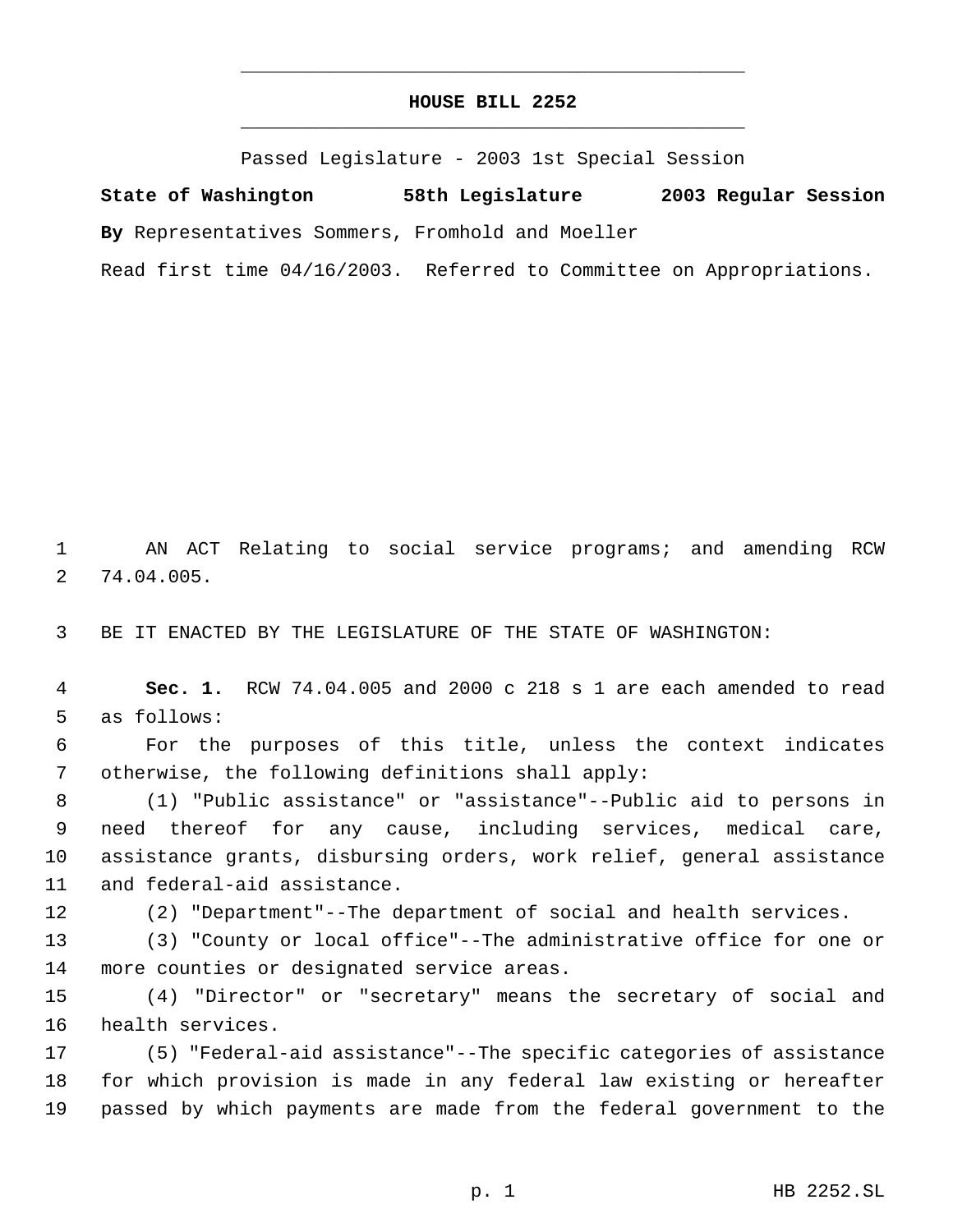state in aid or in respect to payment by the state for public assistance rendered to any category of needy persons for which provision for federal funds or aid may from time to time be made, or a federally administered needs-based program.

(6)(a) "General assistance"--Aid to persons in need who:

 (i) Are not eligible to receive federal-aid assistance, other than food stamps or food stamp benefits transferred electronically and medical assistance; however, an individual who refuses or fails to cooperate in obtaining federal-aid assistance, without good cause, is 10 not eligible for general assistance;

(ii) Meet one of the following conditions:

 (A) Pregnant: PROVIDED, That need is based on the current income and resource requirements of the federal temporary assistance for needy families program; or

 (B) Subject to chapter 165, Laws of 1992, incapacitated from gainful employment by reason of bodily or mental infirmity that will likely continue for a minimum of ninety days as determined by the department.

 (C) Persons who are unemployable due to alcohol or drug addiction are not eligible for general assistance. Persons receiving general assistance on July 26, 1987, or becoming eligible for such assistance thereafter, due to an alcohol or drug-related incapacity, shall be referred to appropriate assessment, treatment, shelter, or supplemental security income referral services as authorized under chapter 74.50 RCW. Referrals shall be made at the time of application or at the time of eligibility review. Alcoholic and drug addicted clients who are receiving general assistance on July 26, 1987, may remain on general assistance if they otherwise retain their eligibility until they are assessed for services under chapter 74.50 RCW. Subsection  $(6)(a)(ii)(B)$  of this section shall not be construed to prohibit the department from granting general assistance benefits to alcoholics and drug addicts who are incapacitated due to other physical or mental conditions that meet the eligibility criteria for the general assistance program;

 (iii) Are citizens or aliens lawfully admitted for permanent residence or otherwise residing in the United States under color of law; and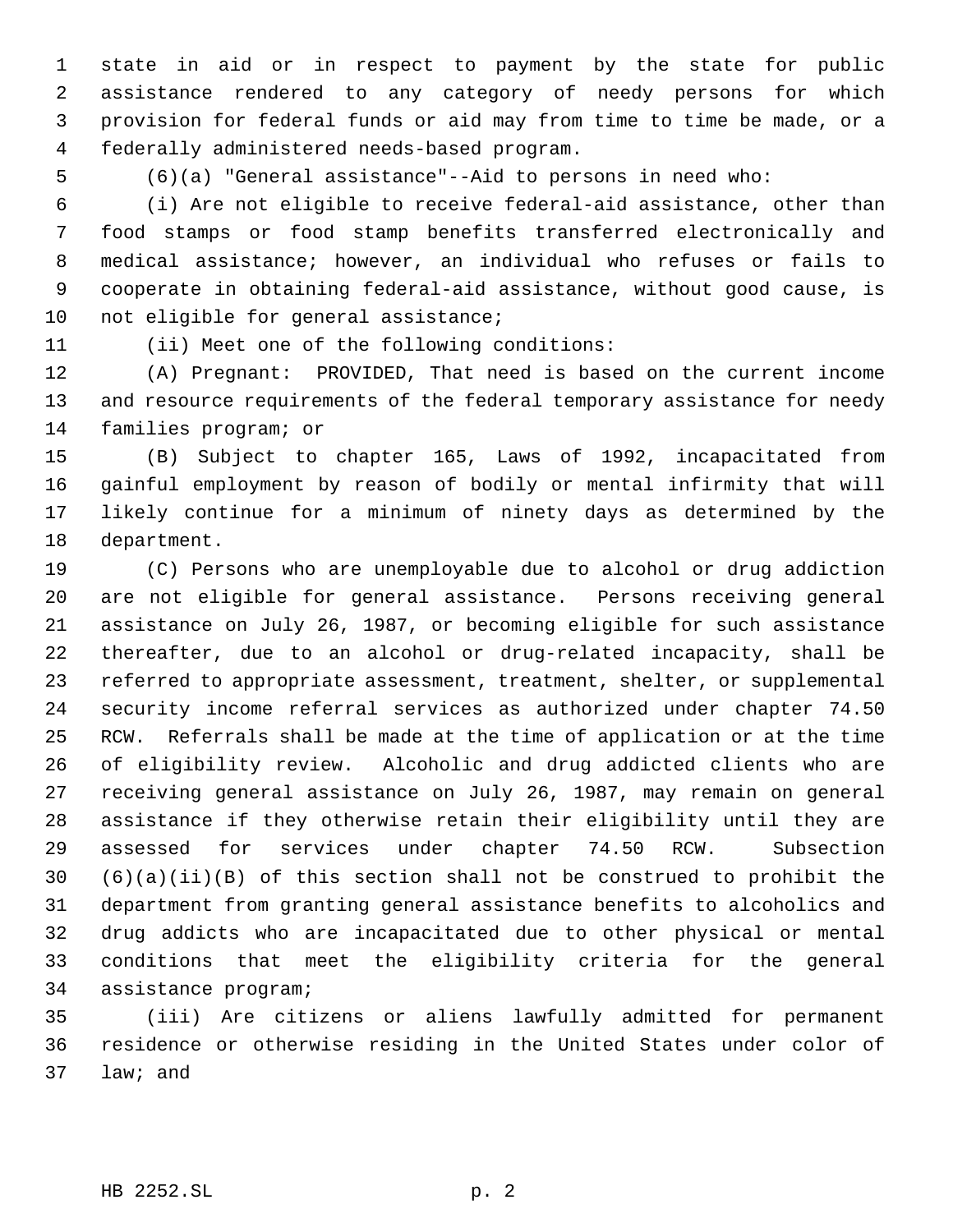(iv) Have furnished the department their social security account number. If the social security account number cannot be furnished because it has not been issued or is not known, an application for a number shall be made prior to authorization of assistance, and the social security number shall be provided to the department upon receipt.

 (b) Notwithstanding the provisions of subsection (6)(a)(i), (ii), and (c) of this section, general assistance shall be provided to the following recipients of federal-aid assistance:

 (i) Recipients of supplemental security income whose need, as defined in this section, is not met by such supplemental security income grant because of separation from a spouse; or

 (ii) To the extent authorized by the legislature in the biennial appropriations act, to recipients of temporary assistance for needy families whose needs are not being met because of a temporary reduction in monthly income below the entitled benefit payment level caused by loss or reduction of wages or unemployment compensation benefits or some other unforeseen circumstances. The amount of general assistance authorized shall not exceed the difference between the entitled benefit payment level and the amount of income actually received.

 (c) General assistance shall be provided only to persons who are not members of assistance units receiving federal aid assistance, 23 except as provided in subsection  $(6)(a)(ii)(A)$  and  $(b)$  of this section, and will accept available services which can reasonably be expected to enable the person to work or reduce the need for assistance unless there is good cause to refuse. Failure to accept such services shall result in termination until the person agrees to cooperate in accepting such services and subject to the following maximum periods of ineligibility after reapplication:

(i) First failure: One week;

(ii) Second failure within six months: One month;

(iii) Third and subsequent failure within one year: Two months.

 (d) Persons found eligible for general assistance based on incapacity from gainful employment may, if otherwise eligible, receive general assistance pending application for federal supplemental security income benefits. Any general assistance that is subsequently duplicated by the person's receipt of supplemental security income for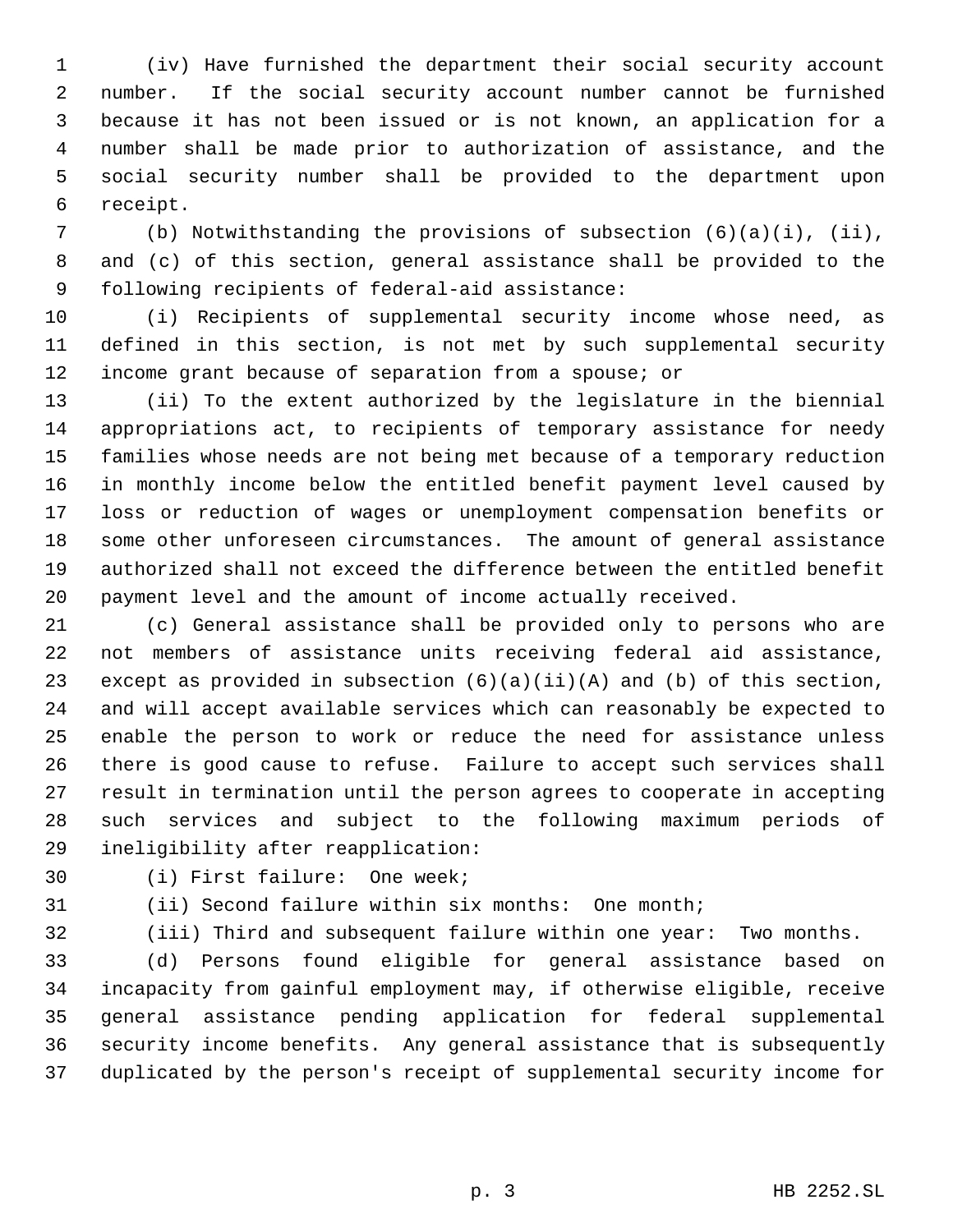the same period shall be considered a debt due the state and shall by operation of law be subject to recovery through all available legal remedies.

 (e) The department shall adopt by rule medical criteria for general assistance eligibility to ensure that eligibility decisions are consistent with statutory requirements and are based on clear, objective medical information.

 (f) The process implementing the medical criteria shall involve consideration of opinions of the treating or consulting physicians or health care professionals regarding incapacity, and any eligibility decision which rejects uncontroverted medical opinion must set forth clear and convincing reasons for doing so.

 (g) Recipients of general assistance based upon a finding of incapacity from gainful employment who remain otherwise eligible shall 15 ((not)) have their benefits ((terminated absent a clear showing of)) 16 discontinued unless the recipient demonstrates no material improvement 17 in their medical or mental condition  $((\theta \hat{r}))$ . The department may discontinue benefits when there was specific error in the prior determination that found the recipient eligible by reason of incapacitation. Recipients of general assistance based upon pregnancy who relinquish their child for adoption, remain otherwise eligible, and are not eligible to receive benefits under the federal temporary assistance for needy families program shall not have their benefits terminated until the end of the month in which the period of six weeks following the birth of the recipient's child falls. Recipients of the federal temporary assistance for needy families program who lose their eligibility solely because of the birth and relinquishment of the qualifying child may receive general assistance through the end of the month in which the period of six weeks following the birth of the child falls.

 (h) No person may be considered an eligible individual for general assistance with respect to any month if during that month the person:

 (i) Is fleeing to avoid prosecution of, or to avoid custody or confinement for conviction of, a felony, or an attempt to commit a felony, under the laws of the state of Washington or the place from which the person flees; or

(ii) Is violating a condition of probation, community supervision,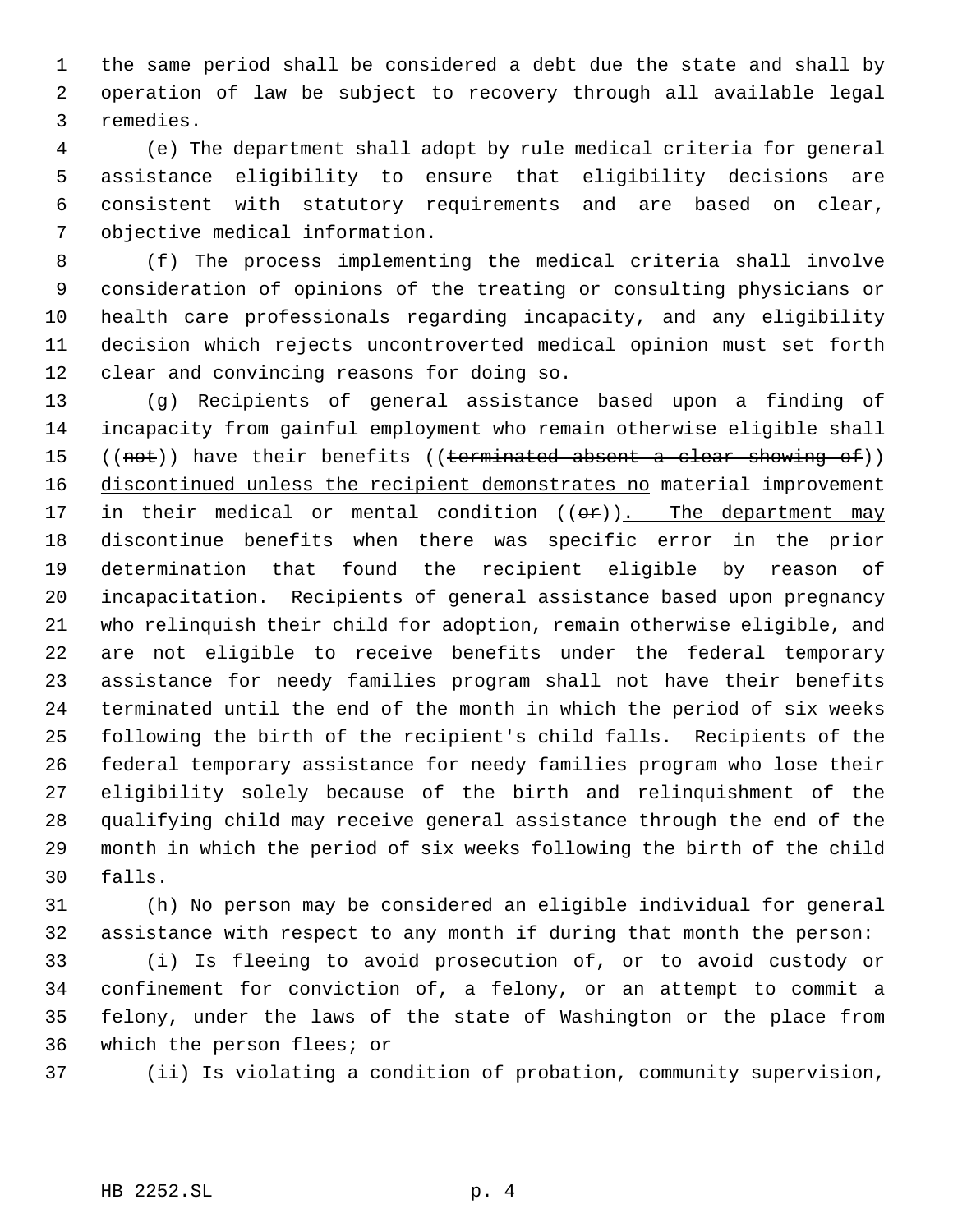or parole imposed under federal or state law for a felony or gross misdemeanor conviction.

 (7) "Applicant"--Any person who has made a request, or on behalf of whom a request has been made, to any county or local office for assistance.

 (8) "Recipient"--Any person receiving assistance and in addition those dependents whose needs are included in the recipient's assistance.

 (9) "Standards of assistance"--The level of income required by an applicant or recipient to maintain a level of living specified by the department.

 (10) "Resource"--Any asset, tangible or intangible, owned by or available to the applicant at the time of application, which can be applied toward meeting the applicant's need, either directly or by conversion into money or its equivalent. The department may by rule designate resources that an applicant may retain and not be ineligible for public assistance because of such resources. Exempt resources shall include, but are not limited to:

 (a) A home that an applicant, recipient, or their dependents is living in, including the surrounding property;

(b) Household furnishings and personal effects;

 (c) A motor vehicle, other than a motor home, used and useful having an equity value not to exceed five thousand dollars;

 (d) A motor vehicle necessary to transport a physically disabled household member. This exclusion is limited to one vehicle per physically disabled person;

 (e) All other resources, including any excess of values exempted, not to exceed one thousand dollars or other limit as set by the department, to be consistent with limitations on resources and exemptions necessary for federal aid assistance. The department shall also allow recipients of temporary assistance for needy families to exempt savings accounts with combined balances of up to an additional three thousand dollars;

 (f) Applicants for or recipients of general assistance shall have their eligibility based on resource limitations consistent with the temporary assistance for needy families program rules adopted by the department; and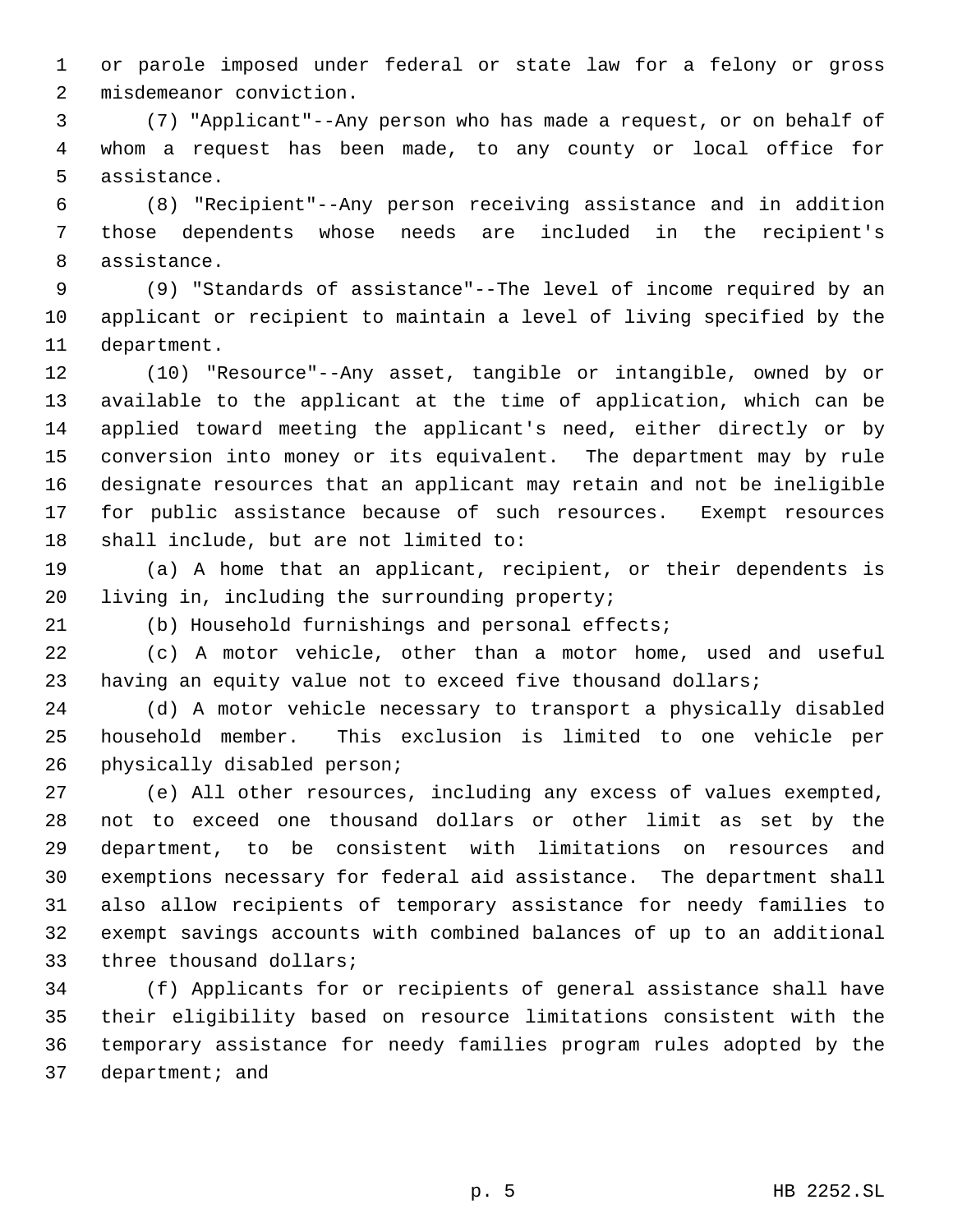(g) If an applicant for or recipient of public assistance possesses property and belongings in excess of the ceiling value, such value shall be used in determining the need of the applicant or recipient, except that: (i) The department may exempt resources or income when the income and resources are determined necessary to the applicant's or recipient's restoration to independence, to decrease the need for public assistance, or to aid in rehabilitating the applicant or recipient or a dependent of the applicant or recipient; and (ii) the department may provide grant assistance for a period not to exceed nine months from the date the agreement is signed pursuant to this section to persons who are otherwise ineligible because of excess real property owned by such persons when they are making a good faith effort to dispose of that property: PROVIDED, That:

 (A) The applicant or recipient signs an agreement to repay the lesser of the amount of aid received or the net proceeds of such sale; (B) If the owner of the excess property ceases to make good faith efforts to sell the property, the entire amount of assistance may become an overpayment and a debt due the state and may be recovered pursuant to RCW 43.20B.630;

 (C) Applicants and recipients are advised of their right to a fair hearing and afforded the opportunity to challenge a decision that good faith efforts to sell have ceased, prior to assessment of an overpayment under this section; and

 (D) At the time assistance is authorized, the department files a lien without a sum certain on the specific property.

 (11) "Income"--(a) All appreciable gains in real or personal property (cash or kind) or other assets, which are received by or become available for use and enjoyment by an applicant or recipient during the month of application or after applying for or receiving public assistance. The department may by rule and regulation exempt income received by an applicant for or recipient of public assistance which can be used by him or her to decrease his or her need for public assistance or to aid in rehabilitating him or her or his or her dependents, but such exemption shall not, unless otherwise provided in this title, exceed the exemptions of resources granted under this chapter to an applicant for public assistance. In addition, for cash assistance the department may disregard income pursuant to RCW 74.08A.230 and 74.12.350.